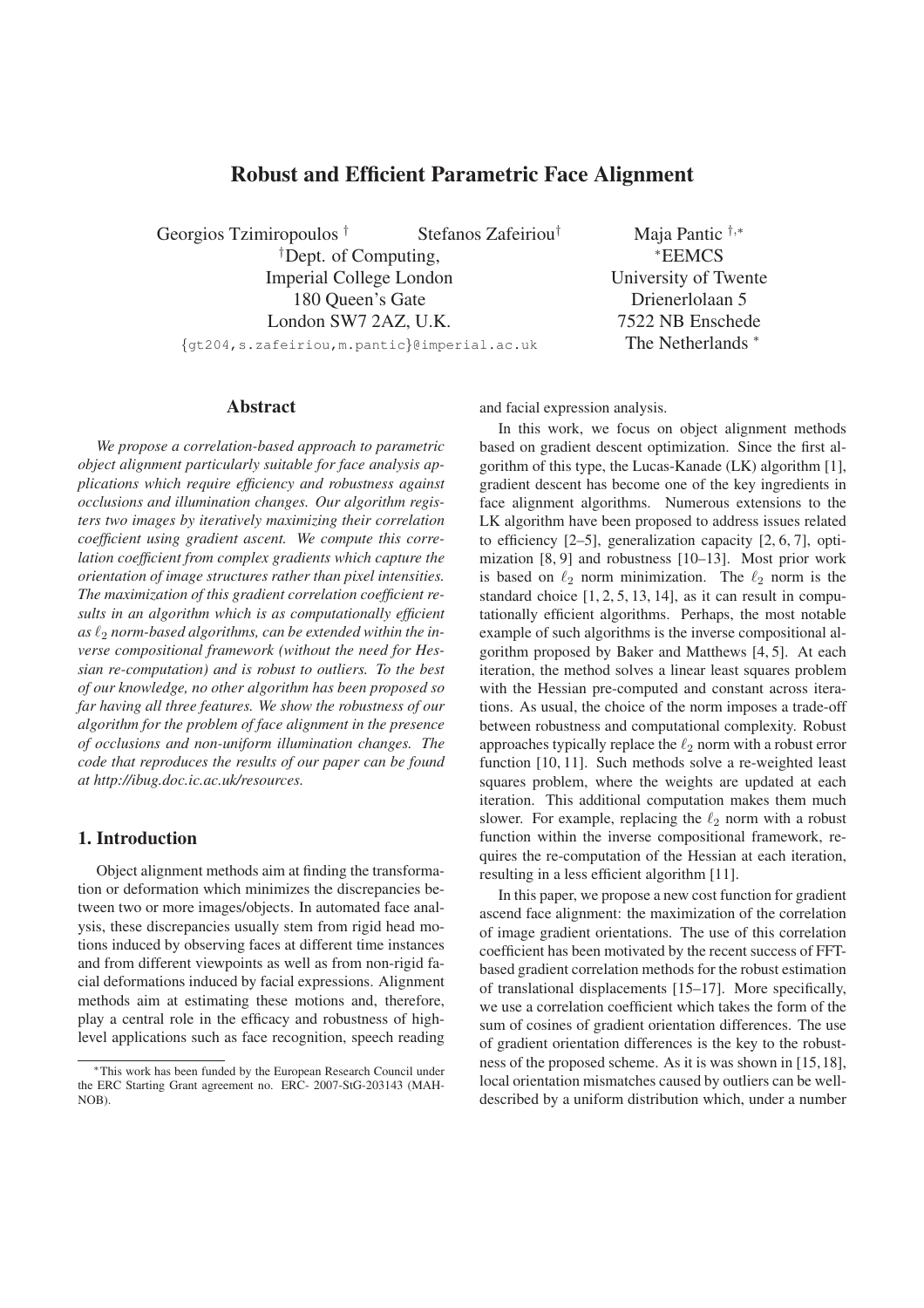of mild assumptions, is canceled out by applying the cosine kernel. Thus, image regions corrupted by outliers result in approximately zero correlation and therefore do not bias the estimation of the transformation parameters significantly.

To maximize the gradient correlation coefficient, we formulate and solve a continuous optimization problem. The proposed methodology results in a computationally efficient and robust alignment algorithm. In particular, our algorithm is as efficient as  $\ell_2$  norm-based algorithms, can be extended within the inverse compositional framework (without the need for Hessian re-computation) and is robust to outliers caused by occlusions and non-uniform illumination changes. To the best of our knowledge, no other algorithm has been previously proposed having all three features.

To evaluate the performance of our scheme, we considered the problem of face alignment in the presence of occlusions and non-uniform illumination changes using hundreds of real face pairs taken from the AR [19] and Yale B [20] databases. Our results show that, unlike previously proposed schemes, our algorithm can cope with such cumbersome problems.

Summarizing our contributions, in this paper

- We propose the maximization of the correlation of image gradient orientations as a new cost function for robust gradient ascent face alignment.
- We formulate and solve the continuous optimization problems which result in the forward additive and inverse compositional versions of our algorithm.
- We present results for very challenging alignment cases which have not been previously examined. Table 1 presents a comparison between our experiments and the ones reported in related alignment papers. The code that reproduces the results of our paper can be found at http://ibug.doc.ic.ac.uk/resources.

### **2. Gradient-based correlation coefficient**

Assume that we are given the image-based representations of two objects  $I_i \in \mathbb{R}^{m_1 \times m_2}$ ,  $i = 1, 2$ . We define the complex representation which combines the magnitude and the orientation of image gradients as  $G_i = G_{i,x} + jG_{i,y}$ , where  $j = \sqrt{(-1)}$ ,  $G_{i,x} = \mathbf{F}_x \star \mathbf{I}_i$ ,  $G_{i,y} = \mathbf{F}_y \star \mathbf{I}_i$  and  $\mathbf{F}_x, \mathbf{F}_y$  are filters used to approximate the ideal differentiation operator along the image horizontal and vertical direction respectively. We also denote by  $P$  the set of indices corresponding to the image support and by  $\mathbf{g}_i = \mathbf{g}_{i,x} + j\mathbf{g}_{i,y}$ the N–dimensional vectors obtained by writing  $G_i$  in lexicographic ordering, where  $N$  is the cardinality of  $P$ . The gradient correlation coefficient is defined as

$$
s \triangleq \Re{\{\mathbf{g}_1^H \mathbf{g}_2\}},\tag{1}
$$

where  $\Re\{\cdot\}$  denotes the real part of a complex number and H denotes the conjugate transpose [15]. Using  $\mathbf{r}_i(k) \triangleq$  $\sqrt{\mathbf{g}_{i,x}^2(k) + \mathbf{g}_{i,y}^2(k)}$  and  $\phi_i(k) \triangleq \arctan \frac{\mathbf{g}_{i,y}(k)}{\mathbf{g}_{i,x}(k)}$ , we have

 $s \triangleq \sum$  $k \in \mathcal{P}$  $\mathbf{r}_1(k)\mathbf{r}_2(k)\cos[\Delta\phi(k)],$  (2)

where  $\Delta \phi \triangleq \phi_1 - \phi_2$ .

The magnitudes  $r_i$  in (2) suppress the contribution of areas of constant intensity level which do not provide useful features for object alignment. Note, however, that the use of gradient magnitude does not necessarily result in robust algorithms. For example, the authors in [21] have shown that the gradient magnitude varies drastically with the change in the direction of the light source.

The key to the robustness of the proposed scheme is the correlation of gradient orientations which takes the form of the sum of cosines of gradient orientation differences  $[15, 17]$ . To show this  $[15, 18]$ , assume that there exists a subset  $\mathcal{P}_{o} \subset \mathcal{P}$  corresponding to the set of pixels corrupted by outliers. By using the normalized gradients  $\tilde{\mathbf{g}}_i = \tilde{\mathbf{g}}_{i,x} + j\tilde{\mathbf{g}}_{i,y}$ , where  $\tilde{\mathbf{g}}_{i,x}(k) = \mathbf{g}_{i,x}(k)/|\mathbf{g}_i(k)|$  and  $\tilde{\mathbf{g}}_{i,y}(k) = \mathbf{g}_{i,y}(k)/|\mathbf{g}_i(k)|$ , so that  $\mathbf{r}_i(k) = 1 \forall k$ , the value of this gradient correlation coefficient in  $P<sub>o</sub>$  is

$$
q_o \triangleq \sum_{k \in \mathcal{P}_o} \cos[\Delta \phi(k)]. \tag{3}
$$

To compute the value of  $q_o$ , we note that in  $\mathcal{P}_o$  the images are *visually dissimilar/unrelated*, so that locally do not match. It is therefore not unreasonable to assume that for any spatial location  $k$ , the difference in gradient orientation  $\Delta\phi(k)$  can take any value in the range  $[0, 2\pi)$  with equal probability. Thus, we can assume that  $\Delta \phi$  is a realization of a stationary random process  $u(t)$  which  $\forall t$  follows a uniform distribution  $U(0, 2\pi)$ . Given this, it is not difficult to show that, under some rather mild assumptions, it holds

$$
q_o = \sum_{k \in \mathcal{P}_o} \cos[\Delta \phi(k)] \simeq 0. \tag{4}
$$

This assumption has been shown to be valid using the Kolmogorov-Smirnoff test for more than 70.000 pairs of *visually unrelated images* in [18]. As an example, in Fig. 1 (a)-(b), we assume that the scarf is visually unrelated to the face.  $P<sub>o</sub>$  here corresponds to the part of the face occluded by the scarf defined by the red rectangle. Fig. 1 (c) plots the distribution of  $\Delta \phi$  in  $\mathcal{P}_o$ , while Fig. 1 (d) shows the histogram of uniformly distributed samples obtained with Matlab's rand function. As in [18], to verify that  $\Delta \phi$  is uniformly distributed, we used the Kolmogorov-Smirnov test [22] to test the null hypothesis  $H_0$ : ∀ $k \in \mathcal{P}_o$ ,  $\Delta \phi(k) \sim$  $U[0, 2\pi)$ . For a significance level of 0.01, the null hypothesis was accepted with  $p$ -value equal to 0.254. Similarly, for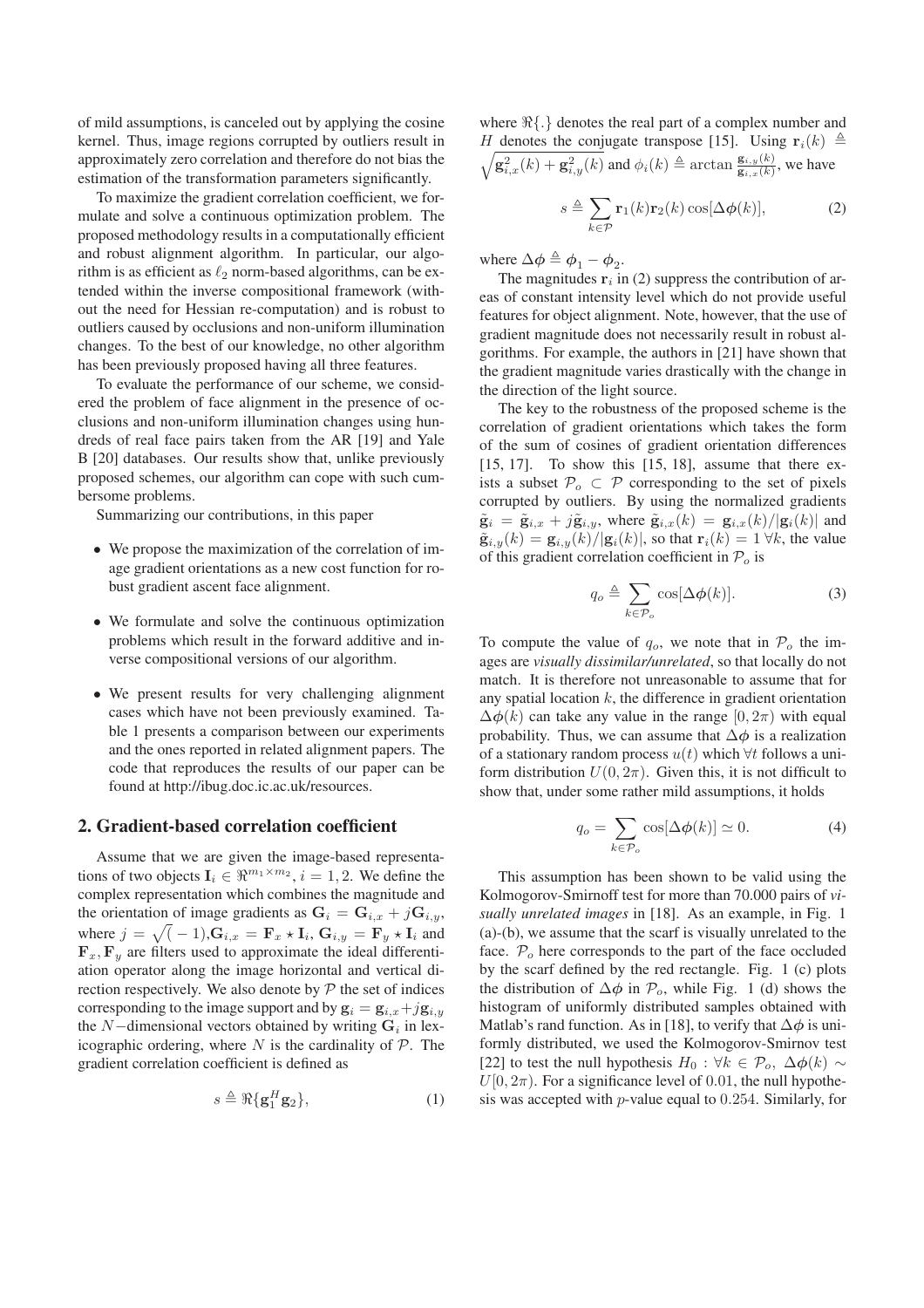the samples obtained with Matlab's rand function, the null hypothesis was accepted with  $p = 0.48$ .

Overall, unlike standard correlation (i.e. the inner product) of pixel intensities where the contribution of outliers can be arbitrarily large, the effect of outliers is approximately canceled out in  $P<sub>o</sub>$ . Corrupted regions result in approximately zero correlation and thus do not bias the estimation of the transformation parameters.



Figure 1. (a)-(b) A pair of faces from the AR database. The region of interest is defined by the blue rectangle. The corrupted region  $P<sub>o</sub>$  is defined by the red rectangle. (c) The distribution of  $\Delta \phi$  in  $\mathcal{P}_o$ . (d) The distribution of samples (uniformly distributed) obtained with Matlab's rand function.

### **3. Gradient Orientation in Face Analysis**

The use of gradient orientation as useful features for face analysis is by no means proposed for the first time in this work. Examples of previous work can be found in [21, 23, 24]. However, most prior work proposes gradient orientations as features for achieving insensitivity in nonuniform illumination variations. On the contrary, what is highlighted in [15, 18] as well as in this work is why gradient orientations can be used for outlier-robust (for example occlusion-robust) face analysis.

Regarding face alignment, perhaps what is somewhat related to the proposed scheme is the Active Appearance Model proposed in [24]. We underline two important differences between our algorithm and the method of [24]. First, as [24] *does* employ the gradient magnitude (even for normalization) for feature extraction, it is inevitably less robust to outliers. Second, no attempt to exploit the relation between image gradients and pixel intensities is made. More specifically, the gradient-based features in [24] are treated

just as pixel intensities which are then used for *regressionbased* object alignment. On the contrary, we make full use of the relation between image gradients and pixel intensities to formulate and solve a *continuous optimization* problem. This results in a dramatic performance improvement as Section 5 illustrates.

#### **4. Robust and efficient object alignment**

Parametric object alignment methods assume that  $I_1$  and  $I_2$  are related by a parametric transformation, i.e.

$$
\mathbf{I}_1(\mathbf{x}_k) = \mathbf{I}_2(\mathbf{W}(\mathbf{x}_k; \mathbf{p})), \forall k \in \mathcal{P},
$$
 (5)

where  $\mathbf{W}(\mathbf{x}_k; \mathbf{p})$  is the parametric transformation with respect to the image coordinates  $\mathbf{x}_k = [\mathbf{x}_1(k), \mathbf{x}_2(k)]^T$  and  $\mathbf{p} = [\mathbf{p}(1), \dots, \mathbf{p}(n)]^T$  is the vector of the unknown parameters. Next, p is estimated by minimizing an objective function which is typically the  $\ell_2$  norm of the difference  $E = I_1 - I_2$ . The minimization is performed in an iterative fashion after making a first or second order Taylor approximation to either  $I_1$  or  $I_2$ .

### **4.1. The quantity maximized**

In this section, we propose the maximization of the correlation of image gradient orientations as a new cost function for robust gradient descent face alignment. In particular, to estimate p, we wish to maximize

$$
q = \sum_{k \in \mathcal{P}} \cos[\Delta \phi(k)].
$$
 (6)

By using the normalized gradients  $\tilde{g}_i$ , simple calculations show that (6) is equivalent to

$$
q = \sum_{k \in \mathcal{P}} \tilde{\mathbf{g}}_{1,x}(k) \tilde{\mathbf{g}}_{2,x}(k) + \tilde{\mathbf{g}}_{1,y}(k) \tilde{\mathbf{g}}_{2,y}(k). \tag{7}
$$

Note, however, that a first order Taylor expansion of  $\tilde{g}_1$ or  $\tilde{g}_2$  with respect to  $\Delta p$  yields a linear function of  $\Delta p$ which is maximized as  $\Delta p \rightarrow \infty$ . To alleviate this problem without resorting to the second order Taylor expansion as in [25], we follow an approach similar to [14]. To proceed, we note that as  $||\tilde{\mathbf{g}}_2(k)||_2 = 1, \forall k \in \mathcal{P}$ , the proposed cost function is exactly equal to

$$
q = \frac{\sum_{k \in \mathcal{P}} \tilde{\mathbf{g}}_{1,x}(k)\tilde{\mathbf{g}}_{2,x}(k) + \tilde{\mathbf{g}}_{1,y}(k)\tilde{\mathbf{g}}_{2,y}(k)}{\sqrt{\sum_{k \in \mathcal{P}} \tilde{\mathbf{g}}_{2,x}^2(k) + \tilde{\mathbf{g}}_{2,y}^2(k)}},
$$
(8)

but if we linearize  $\tilde{g}_2$  in the above expression, the denominator will not be equal to 1 and  $q$  will become a non-linear function of ∆**p**. Finally, using vector notation, our cost function becomes

$$
q = \frac{\tilde{\mathbf{g}}_{1,x}^T \tilde{\mathbf{g}}_{2,x} + \tilde{\mathbf{g}}_{1,y}^T \tilde{\mathbf{g}}_{2,y}}{\sqrt{\tilde{\mathbf{g}}_{2,x}^T \tilde{\mathbf{g}}_{2,x} + \tilde{\mathbf{g}}_{2,y}^T \tilde{\mathbf{g}}_{2,y}}}.
$$
(9)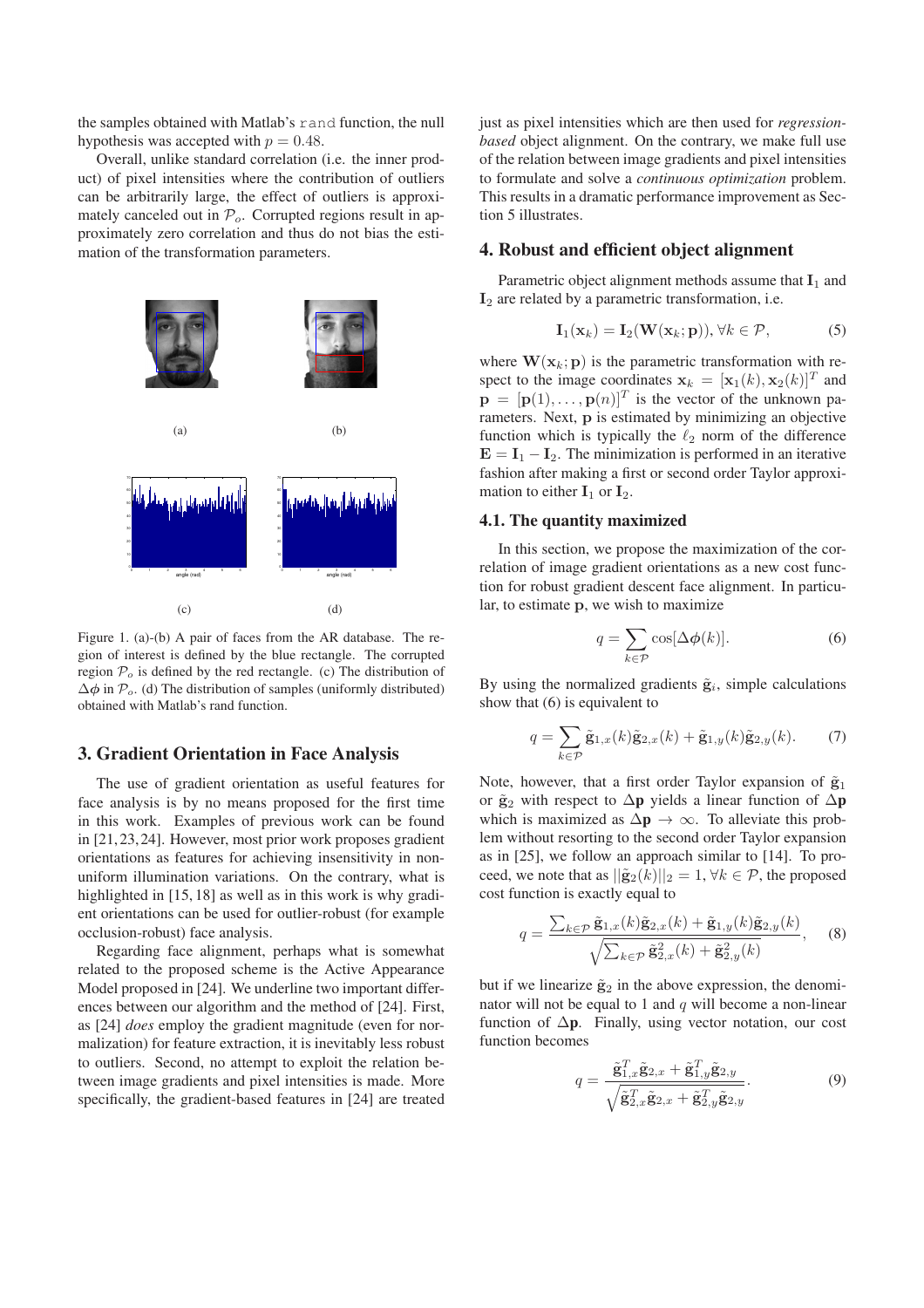To maximize q with respect to p, we first make the dependence of  $\tilde{\mathbf{g}}_2(k)$  on p explicit by writing  $\tilde{\mathbf{g}}_2[\mathbf{p}](k)$ . Then, we maximize iteratively by assuming that the current estimate of **p** is known and by looking for an increment  $\Delta p$ which maximizes our objective function in (9) with respect to  $\Delta p$ .

#### **4.2. The forward-additive gradient correlation algorithm**

In this section, we describe how to maximize the proposed cost function in (9) using the forward-additive maximization procedure. In this framework [1, 5], at each iteration, we maximize (9) with respect to  $\Delta p$  where  $g_2 \leftarrow$  $g_2[p + \Delta p]$ . Once we obtain  $\Delta p$ , we update the parameter vector in an additive fashion  $p \leftarrow p + \Delta p$  and use this new value of p to obtain the updated warped image  $\mathbf{I}_2(\mathbf{W}(\mathbf{x};\mathbf{p})).$ 

We start by noting that  $g_2[p](k)$  is the complex gradient of  $I_2(W(x; p))$  with respect to the original coordinate system evaluated at  $x = x_k$ . This gradient is different from the gradient of  $I_2$  calculated at the first iteration and then evaluated at  $\mathbf{W}(\mathbf{x}_k; \mathbf{p})$ , which, for convenience, we will denote by  $\mathbf{h}_2[\mathbf{p}](k)$ . That is,  $\mathbf{h}_2[\mathbf{p}] = \mathbf{h}_{2,x}[\mathbf{p}] + j\mathbf{h}_{2,y}[\mathbf{p}]$  is obtained by writing  $\mathbf{G}_{2,x}(\mathbf{W}(\mathbf{x};\mathbf{p})) + j\mathbf{G}_{2,y}(\mathbf{W}(\mathbf{x};\mathbf{p}))$  in lexicographic ordering, where  $G_2 = G_{2,x} + jG_{2,y}$  is assumed to be computed at the first iteration. In a similar fashion, we denote by  $\mathbf{h}_{2,xx}[\mathbf{p}], \mathbf{h}_{2,yy}[\mathbf{p}]$  and  $\mathbf{h}_{2,xy}[\mathbf{p}]$ , the vectors obtained by writing in lexicographic ordering the second partial derivatives of  $I_2$ ,  $\mathbf{G}_{2,xx}$ ,  $\mathbf{G}_{2,yy}$  and  $\mathbf{G}_{2,xy}$ , computed at the first iteration and, then, evaluated at  $W(x; p)$ . Let us also write  $\mathbf{W}(\mathbf{x};\mathbf{p}) = [\mathbf{w}_1(\mathbf{x};\mathbf{p}), \mathbf{w}_2(\mathbf{x};\mathbf{p})]^T$ , so that the matrix derivative with respect to a vector  $a =$  $[\mathbf{a}(1), \dots, \mathbf{a}(m)]^T$  is given by

$$
\frac{\partial \mathbf{W}}{\partial \mathbf{a}} = \begin{bmatrix} \frac{\partial \mathbf{w}_1}{\partial \mathbf{a}(1)} & \cdots & \frac{\partial \mathbf{w}_1}{\partial \mathbf{a}(m)} \\ \frac{\partial \mathbf{w}_2}{\partial \mathbf{a}(1)} & \cdots & \frac{\partial \mathbf{w}_2}{\partial \mathbf{a}(m)} \end{bmatrix} .
$$
 (10)

By definition we have

$$
\mathbf{g}_2[\mathbf{p}](k) \triangleq [\mathbf{g}_{2,x}[\mathbf{p}](k) \mathbf{g}_{2,y}[\mathbf{p}](k)]
$$
  
\n
$$
\triangleq \frac{\partial \mathbf{I}_2(\mathbf{W}(\mathbf{x}; \mathbf{p}))}{\partial \mathbf{x}} \Big|_{\mathbf{x}=\mathbf{x}_k}
$$
  
\n
$$
= \nabla_{\mathbf{W}} \mathbf{I}_2[\mathbf{p}](k) \frac{\partial \mathbf{W}}{\partial \mathbf{x}} \Big|_{\mathbf{x}=\mathbf{x}_k}, \qquad (11)
$$

where  $\nabla_{\mathbf{W}}\mathbf{I}_2[\mathbf{p}](k) \triangleq [\mathbf{h}_{2,x}[\mathbf{p}](k) \ \mathbf{h}_{2,y}[\mathbf{p}](k)]$ . By applying the chain rule and noticing that  $\nabla_{\mathbf{W}} \frac{\partial \mathbf{W}}{\partial \mathbf{x}} = 0$ , we also have

$$
\begin{bmatrix}\n\frac{\partial \mathbf{g}_{2,x}[\mathbf{p}](k)}{\partial \mathbf{p}} \\
\frac{\partial \mathbf{g}_{2,y}[\mathbf{p}](k)}{\partial \mathbf{p}}\n\end{bmatrix} = \begin{bmatrix}\n\frac{\partial \mathbf{W}}{\partial \mathbf{x}}\Big|_{\mathbf{x}=\mathbf{x}_k}\n\end{bmatrix}^T\n\times\n\begin{bmatrix}\n\mathbf{h}_{2,xx}[\mathbf{p}](k) & \mathbf{h}_{2,xy}[\mathbf{p}](k) & \frac{\partial \mathbf{W}}{\partial \mathbf{p}} \\
\mathbf{h}_{2,yx}[\mathbf{p}](k) & \mathbf{h}_{2,yy}[\mathbf{p}](k)\n\end{bmatrix}\n\frac{\partial \mathbf{W}}{\partial \mathbf{p}}.
$$
\n(12)

We assume that the current estimate of p is known. The key point to make derivations tractable is to recall that  $\tilde{\mathbf{g}}_{2,x}[\mathbf{p}](k) \equiv \cos \phi_2[\mathbf{p}](k)$  and  $\tilde{\mathbf{g}}_{2,y}[\mathbf{p}](k) \equiv \sin \phi_2[\mathbf{p}](k)$ where

$$
\phi_2[\mathbf{p}](k) = \arctan \frac{\mathbf{g}_{2,y}[\mathbf{p}](k)}{\mathbf{g}_{2,x}[\mathbf{p}](k)}.
$$
 (13)

By performing a first order Taylor expansion on  $\tilde{g}_{2,x}[\mathbf{p}]$  +  $\Delta \mathbf{p}$ ](k), we get

$$
\tilde{\mathbf{g}}_{2,x}[\mathbf{p} + \Delta \mathbf{p}](k) \approx \cos \phi_2[\mathbf{p}](k) + \frac{\partial \cos \phi_2[\mathbf{p}](k)}{\partial \mathbf{p}} \Delta \mathbf{p}.
$$
\n(14)

By repeatedly applying the chain rule, we get

$$
\frac{\partial \cos \phi_2[\mathbf{p}](k)}{\partial \mathbf{p}} = -\sin \phi_2[\mathbf{p}](k)\mathbf{j}[\mathbf{p}](k),\qquad(15)
$$

.

where  $\mathbf{j}[\mathbf{p}](k)$  is a  $1 \times n$  vector given by

$$
\mathbf{j}[\mathbf{p}](k) = \frac{\cos \phi_2[\mathbf{p}](k) \frac{\partial \mathbf{g}_{2,y}[\mathbf{p}](k)}{\partial \mathbf{p}} - \sin \phi_2[\mathbf{p}](k) \frac{\partial \mathbf{g}_{2,x}[\mathbf{p}](k)}{\partial \mathbf{p}}}{\sqrt{\mathbf{g}_{2,x}^2[\mathbf{p}](k) + \mathbf{g}_{2,y}^2[\mathbf{p}](k)}}
$$
(16)

Using vector notation, we can write

$$
\tilde{\mathbf{g}}_{2,x}[\mathbf{p} + \Delta \mathbf{p}] \approx \cos \phi_2[\mathbf{p}] - \mathbf{S}_{\phi}[\mathbf{p}] \odot \mathbf{J}[\mathbf{p}] \Delta \mathbf{p}, \quad (17)
$$

where  $S_{\phi}[\mathbf{p}]$  is the  $N \times n$  matrix whose k–th row has n elements all equal to  $\sin \phi_2[\mathbf{p}](k)$ ,  $\mathbf{J}[\mathbf{p}]$  is the  $N \times n$  Jacobian matrix whose  $k$ −th row has n elements corresponding to  $\mathbf{j}[\mathbf{p}](k)$  and  $\odot$  denotes the Hadamard product. Very similarly, we can derive

$$
\tilde{\mathbf{g}}_{2,y}[\mathbf{p} + \Delta \mathbf{p}] \approx \sin \phi_2[\mathbf{p}] + \mathbf{C}_{\phi}[\mathbf{p}] \odot \mathbf{J}[\mathbf{p}] \Delta \mathbf{p}, \quad (18)
$$

where  $C_{\phi}[\mathbf{p}]$  is the  $N \times n$  matrix whose k–th row has n elements all equal to  $\cos \phi_2[\mathbf{p}](k)$ .

Let us denote by  $\mathbf{S}_{\Delta\phi}[\mathbf{p}]$  the  $N \times 1$  vector whose  $k$ −th element is equal to  $\sin(\phi_1(k) - \phi_2[\mathbf{p}](k))$ . Then, by plugging (17) and (18) into (9), and after some calculations, our cost function becomes

$$
q(\Delta \mathbf{p}) = \frac{q_{\mathbf{p}} + \mathbf{S}_{\Delta \phi}^T \mathbf{J} \Delta \mathbf{p}}{\sqrt{N + \Delta \mathbf{p}^T \mathbf{J}^T \mathbf{J} \Delta \mathbf{p}}},\tag{19}
$$

where  $q_{\bf p} = \cos \phi_1^T \cos \phi_2 + \sin \phi_1^T \sin \phi_2$  is the correlation of gradient orientations between  $I_1$  and  $I_2(W(x; p))$ , and we have dropped the dependence of the quantities on p for notational simplicity. Finally, the maximization of (19) with respect to  $\Delta p$  can be obtained by applying the results of [14]. In particular, the maximum value is attained for

$$
\Delta \mathbf{p} = \lambda (\mathbf{J}^T \mathbf{J})^{-1} \mathbf{J}^T \mathbf{S}_{\Delta \phi},\tag{20}
$$

where  $\lambda = \frac{1}{\tilde{q}}$  and  $\tilde{q} = q_{\mathbf{p}}/N$  denotes the normalized correlation (such that  $|\tilde{q}| \leq 1$ ) Thus,  $\lambda$  has a very intuitive interpretation. As  $\tilde{q}$  is small (large) in the first (last) iterations, a large (small)  $\lambda$  is used as a weight in (20).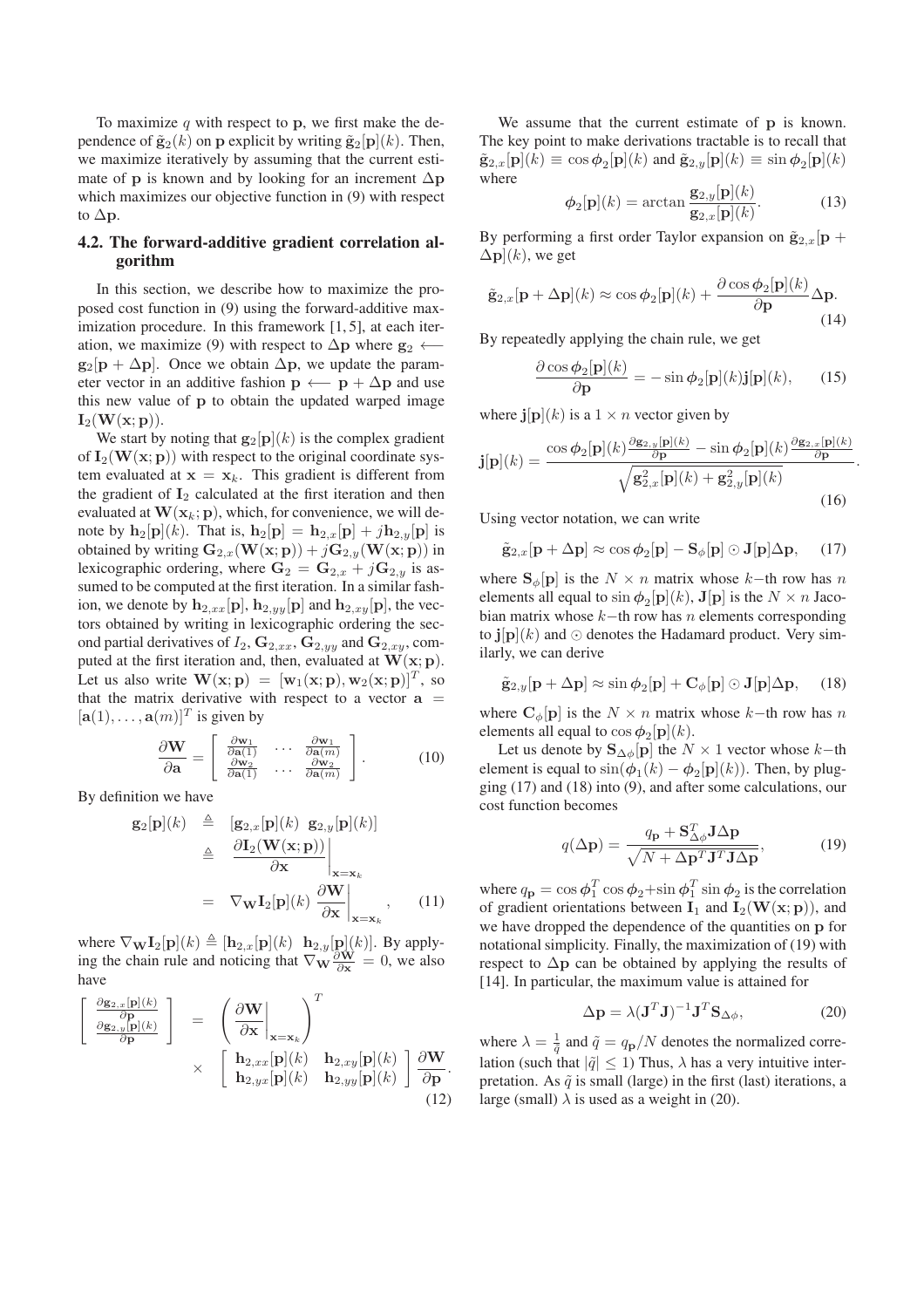#### **4.3. The inverse-compositional gradient correlation algorithm**

In this section, we show how to maximize the proposed cost function in (9) using the inverse-compositional maximization procedure. In this framework [4, 5], a change of variables is made to switch the roles of  $I_1$  and  $I_2$  and the updated warp is obtained in a compositional (rather than additive) fashion. Thus, our cost function becomes

$$
q = \frac{(\tilde{\mathbf{g}}_{2,x}[\mathbf{p}])^T(\tilde{\mathbf{g}}_{1,x}[\Delta \mathbf{p}]) + (\tilde{\mathbf{g}}_{2,y}[\mathbf{p}])^T(\tilde{\mathbf{g}}_{1,y}[\Delta \mathbf{p}])}{\sqrt{(\tilde{\mathbf{g}}_{1,x}[\Delta \mathbf{p}])^T(\tilde{\mathbf{g}}_{1,x}[\Delta \mathbf{p}]) + (\tilde{\mathbf{g}}_{1,y}[\Delta \mathbf{p}])^T(\tilde{\mathbf{g}}_{1,y}[\Delta \mathbf{p}])}}
$$
(21)

with respect to  $\Delta p$  and, at each iteration,  $I_2$  is updated using  $\mathbf{W}(\mathbf{x};\mathbf{p}) \longleftarrow \mathbf{W}(\mathbf{x};\mathbf{p}) \circ (\mathbf{W}(\mathbf{x};\Delta \mathbf{p}))^{-1}$ , where  $\circ$  denotes composition.

Similarly to [5], we assume that  $W(x; 0) = x$ . This, in turn, implies  $g_1[\Delta p] \equiv h_1[\Delta p]$  which greatly simplifies the derivations. As before, we perform a Taylor approximation to  $\tilde{\mathbf{g}}_{1,x}[\mathbf{p}]$ , but this time around zero. This gives

$$
\tilde{\mathbf{g}}_{1,x}[\Delta \mathbf{p}] \approx \cos \phi_1[\mathbf{0}] - \mathbf{S}_{\phi}[\mathbf{0}] \odot \mathbf{J}[\mathbf{0}]\Delta \mathbf{p},\qquad(22)
$$

where  $S_{\phi}[0]$  is the  $N \times n$  matrix whose k–th row has n elements all equal to  $\sin \phi_1[\mathbf{0}](k)$  and  $\mathbf{J}[\mathbf{0}]$  is the  $N \times n$  Jacobian matrix whose  $k$ −th row has n elements corresponding to the  $1 \times n$  vector

$$
\mathbf{j}[0](k) = \frac{\cos \phi_1[0](k) \frac{\partial \mathbf{g}_{1,y}[0](k)}{\partial \mathbf{p}} - \sin \phi_1[0](k) \frac{\partial \mathbf{g}_{1,x}[0](k)}{\partial \mathbf{p}}}{\sqrt{\mathbf{g}_{1,x}^2[0](k) + \mathbf{g}_{1,y}^2[0](k)}}
$$
(23)

and

$$
\begin{bmatrix}\n\frac{\partial \mathbf{g}_{1,x}[0](k)}{\partial \mathbf{p}} \\
\frac{\partial \mathbf{g}_{1,y}[0](k)}{\partial \mathbf{p}}\n\end{bmatrix} = \begin{bmatrix}\n\mathbf{g}_{1,xx}[0](k) & \mathbf{g}_{1,xy}[0](k) \\
\mathbf{g}_{1,yy}[0](k) & \mathbf{g}_{1,yy}[0](k)\n\end{bmatrix} \frac{\partial \mathbf{W}}{\partial \mathbf{p}}\bigg|_{\mathbf{p}=\mathbf{0}}.
$$

Similarly, for  $\tilde{\mathbf{g}}_{1,y}[\Delta \mathbf{p}]$ , we get

$$
\tilde{\mathbf{g}}_{1,y}[\Delta \mathbf{p}] \approx \sin \phi_1[\mathbf{0}] + \mathbf{C}_{\phi}[\mathbf{0}] \odot \mathbf{J}[\mathbf{0}]\Delta \mathbf{p}, \quad (24)
$$

where  $C_{\phi}[0]$  is the  $N \times n$  matrix whose k−th row has n elements all equal to  $\cos \phi_1[\mathbf{0}](k)$ . Notice that all terms in (22) and (24) do not depend on p and, thus, are pre-computed and constant across iterations.

Let us denote by  $\mathbf{S}_{\Delta\phi}[\mathbf{p}]$  the  $N \times 1$  vector whose  $k$ −th element is equal to  $\sin(\phi_2[\mathbf{p}](k) - \phi_1(k))$ . Then, by dropping the dependence of the above quantities on p and 0, our objective function will be again given by (19) while the optimum  $\Delta$ p will be given by (20).

### **4.4. Computational complexity**

A simple inspection of our algorithms shows that the most computationally expensive step is the calculation of  $J<sup>T</sup>J$  in (19) which requires  $O(n<sup>2</sup>N)$  operations. The cost

of all other steps is at most  $O(nN)$  (since  $N \gg n$ ). In the inverse compositional maximization procedure,  $J^T J$  and its inverse is pre-computed and, therefore, the complexity per iteration is  $O(nN)$ . Finally, an un-optimized MATLAB version of our algorithm takes about 0.03-0.04 seconds per iteration while the original inverse compositional algorithm takes about 0.02-0.03 seconds per iteration. We note that an optimized version of the original inverse compositional algorithm, as the core part of Active Appearance Model fitting, has been shown to track faces faster than 200 fps [7].



Figure 2. Examples of images used in our experiments (prior to the application of an affine transformation). The blue rectangle defines the region of interest.

### **5. Face alignment experiments**

We assessed the performance of our algorithms, which we coin GradientCorr-FA and GradientCorr-IC, using the performance evaluation framework proposed in [5] which has now become the standard evaluation procedure [9, 12– 14]. We present results and comparison with previous work for very challenging alignment cases which have not been previously examined. Table 1 presents a comparison between our experiments and the ones reported in object alignment papers which also adopt the evaluation framework of [5]. In addition to the standard "Takeo" experiment, we considered, for the first time (to the best of our knowledge), the problem of face alignment in the presence of real occlusions and non-uniform illumination changes using hundreds of real faces taken from the AR [19] and Yale B [20] databases.

The evaluation in [5] is as follows. We selected a region of interest and three canonical points in this region. We perturbed these points using Gaussian noise of standard deviation  $\sigma$  and computed the initial RMS error between the canonical and perturbed points. Using the affine warp that the original and perturbed points defined, we generated the affine distorted image. Given a warp estimate, we computed the destination of the three canonical points and, then, the final RMS error between the estimated and correct locations. We used the average rate of convergence for a fixed  $\sigma$  and the average frequency of convergence for  $\sigma = [1, 10]$  as the performance evaluation measures. An algorithm was con-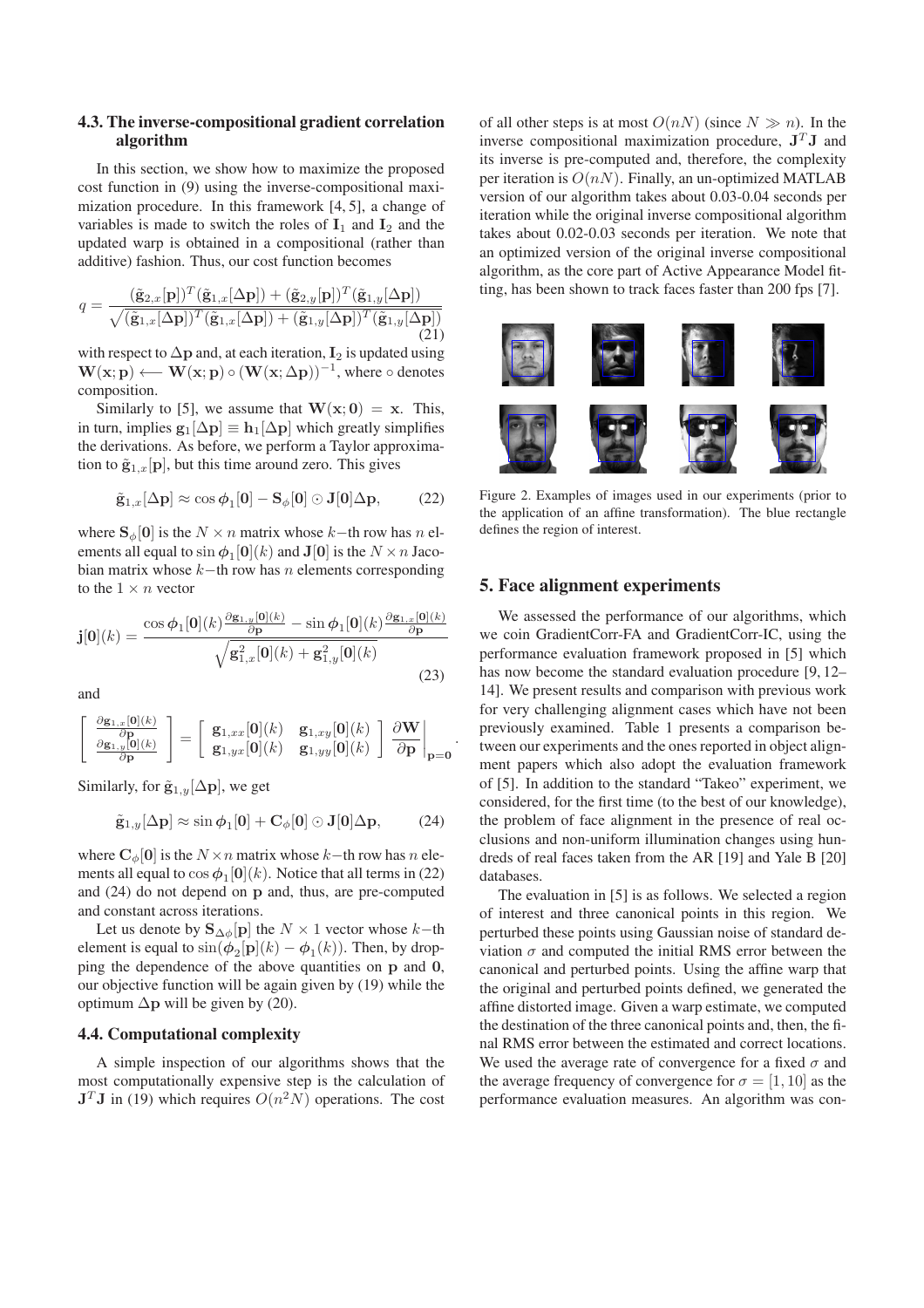| Methods  | Number of                | Real image     | Transformation | Illumination    | Occlusion       | <b>AWGN</b>    | Compared          |
|----------|--------------------------|----------------|----------------|-----------------|-----------------|----------------|-------------------|
|          | image pairs              | pair           | Affine/        |                 |                 |                | with              |
|          | considered               |                | Homography     |                 |                 |                |                   |
| [5]      | $4$ (Takeo+3)            | N <sub>0</sub> | Yes/Yes        | N <sub>0</sub>  | No              | <b>Yes</b>     | $\lceil 5 \rceil$ |
| $[11]$   | 6 (Takeo)                | N <sub>0</sub> | Yes/No         | N <sub>0</sub>  | Yes (synthetic) | N <sub>0</sub> | [5, 11]           |
| $[12]$   |                          | Yes            | Yes/No         | Yes (natural)   | No              | N <sub>0</sub> | $\lceil 5 \rceil$ |
| [14]     | (Takeo)                  | N <sub>0</sub> | Yes/No         | Yes (synthetic) | No              | <b>Yes</b>     | [5, 6]            |
| [13]     | NA (Multi-Pie [26])      | Yes            | Yes/No         | Yes (natural)   | N <sub>0</sub>  | N <sub>0</sub> | [5]               |
| [9]      |                          | N <sub>0</sub> | Yes/No         | Yes (synthetic) | N <sub>0</sub>  | Yes            | [5]               |
| Proposed | $182$ (Takeo + Yale +AR) | Yes            | Yes/No         | Yes (natural)   | Yes (real)      | <b>Yes</b>     | [5, 11, 13, 14]   |

Table 1. Comparison between the experimental settings reported in object alignment papers following the evaluation framework of [5].



Figure 3. Frequency of Convergence vs Point Standard Deviation for Takeo image [5]. (a) No Smoothing, No Noise (b) Smoothing, No Noise (c) Smoothing, Noise. LK-fa: black-x. LK-IC: black- $\diamondsuit$ . GradientCorr-fa: blue-○. GradientCorr-IC: blue- $\square$ .



Figure 4. Average Frequency of Convergence vs Point Standard Deviation for Yale and AR databases. **No smoothing was used**. (a) Yale (b) AR-Occlusion (c) AR-Occlusion+illumination. LK-IC: black-♦. ECC-IC: yellow-△. IRLS-IC: cyan-x. GaborFourier-IC: red-\*. GradientImages-IC: green- $\triangle$ . GradientCorr-IC: blue- $\Box$ .

sidered to have converged if the final RMS point error was less than  $n_1$  pixels after 30 iterations. We obtained these averages using, for each  $\sigma$ ,  $n_2$  randomly generated warps.

#### **5.1. Experiments using the Takeo image**

We started by reproducing to some extend the experimental setting of [5] using the Takeo image. We used  $n_1 = 1$  pixel and, for each  $\sigma$ ,  $n_2 = 1000$  randomly generated warps. We assessed the performance of the forward additive and inverse compositional versions of our algorithm and the LK algorithm. We considered 3 cases. The first case was with no Gaussian smoothing prior to the calculation of image derivatives and no AWGN (Additive White Gaussian Noise). The second case was with smoothing but no AWGN. Finally, the third case was with both smoothing and AWGN of variance equal to 10 added to both the template and the target image. Fig. 3 shows the obtained average frequency of convergence.

As Fig. 3 (a) shows, for this experiment, the LK algorithms outperform the proposed methods. This is not un-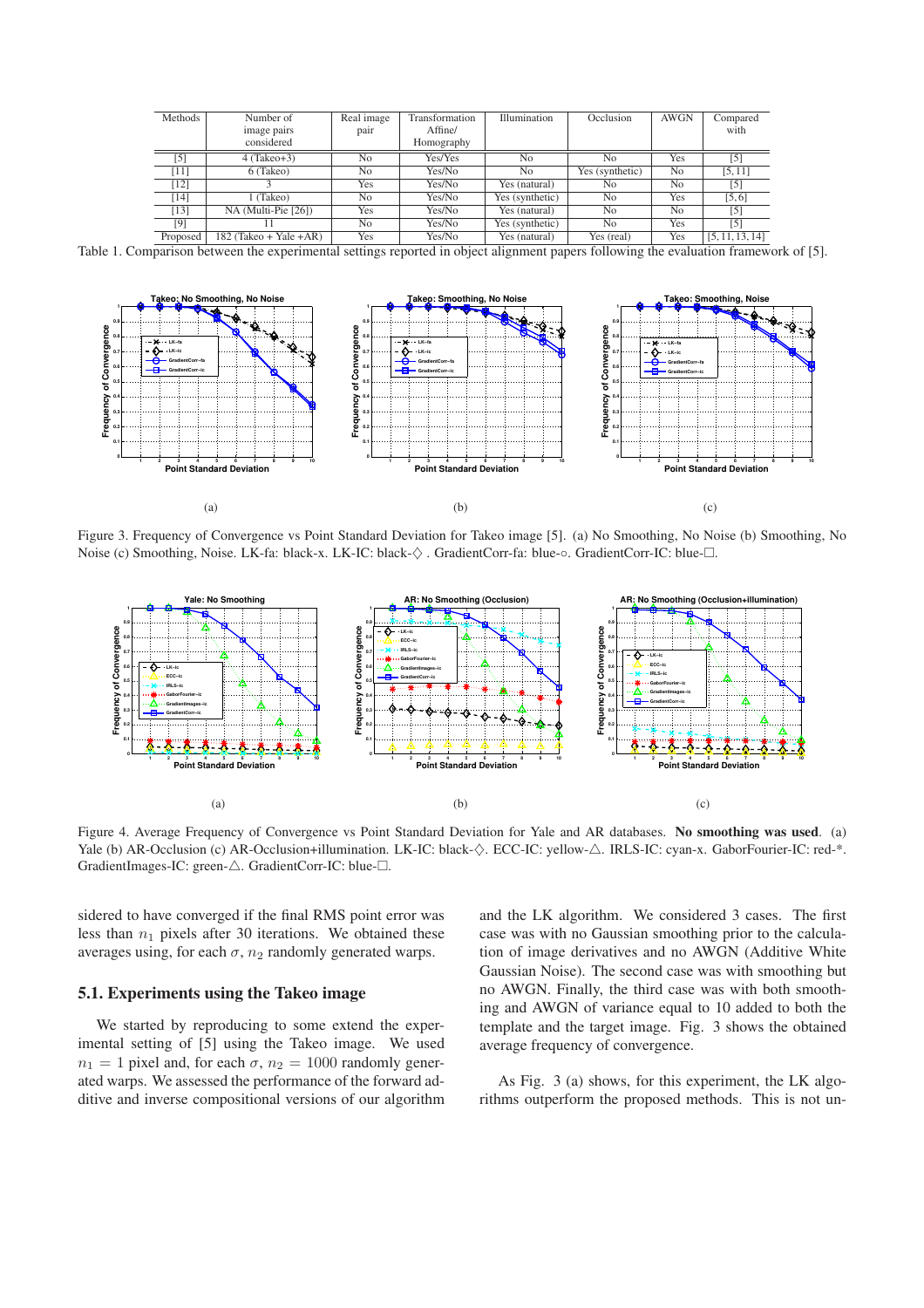

Figure 5. Average Frequency of Convergence vs Point Standard Deviation for Yale and AR databases. **Smoothing was used**. (a) Yale (b) AR-Occlusion (c) AR-Occlusion+illumination. LK-IC: black-♦. ECC-IC: yellow-△. IRLS-IC: cyan-x. GaborFourier-IC: red-\*. GradientImages-IC: green-△. GradientCorr-IC: blue-□.

reasonable, as the affine distorted image was generated directly from the original image. In this case, there are no outliers, and as our algorithms remove some amount of information (most importantly the gradient magnitude), they inevitably perform worse. As Fig. 3 (b) illustrates, Gaussian smoothing improves the performance of all methods by providing a larger region of attraction. The performance gap between the LK and the proposed methods is now significantly smaller. Finally, as Fig. 3 (c) shows, if smoothing is used, none of the methods is affected too much by the AWGN even for a large noise variance (In fact, the performance of the LK methods is not affected at all). However, as next section shows, smoothing will not increase the robustness of methods which are not designed to be robust.

#### **5.2. Experiments on the Yale and AR databases**

In this section, we present our performance evaluation results obtained by using real image pairs (manually aligned), taken from the Yale B [20] and AR databases [19]. Our target was to assess performance in the presence of nonuniform illumination changes and occlusions. We used 100 different face pairs taken from the Yale database as follows. For each of the 10 subjects of the database we selected 1 template and 10 test images corrupted by extreme illumination changes. We also used 81 different face pairs taken from the AR database as follows. We selected 27 out of 31 subjects from the "dbf1" folder (4 subjects were discarded due to significant pose variation). For each subject, we selected 1 template image and 3 test images with sunglasses. Fig. 2 shows examples of images used in our experiments.

We used the average frequency of convergence for  $\sigma =$  $[1, 10]$  as the performance evaluation measure. We used  $n_1 = 3$  pixels and, for each  $\sigma$ ,  $n_2 = 100$  randomly generated warps. Thus, for each  $\sigma$ , we used a total of  $100 \times 100$ and  $81 \times 100$  warps for Yale and AR respectively.

We assessed the performance of the inverse composi-

tional versions of our algorithm (GradientCorr-IC), the LK algorithm (LK-IC) [5], the enhanced correlation (ECC-IC) algorithm [14], the iteratively re-weighted least squares algorithm (IRLS-IC) [11], and the Gabor-Fourier LK algorithm (GaborFourier-IC) recently proposed in [13]. The last two methods as well the mutual-information LK [12] (not considered here) are previously proposed robust methods. The implementations of the LK-IC and IRLS-IC algorithms are kindly provided by the authors. We implemented ECC-IC based on the forward additive implementation of ECC which is also kindly provided by the corresponding authors. Finally, we implemented GaborFourier-IC based on the implementation of LK-IC.

Additionally, based on the discussion in Section 3, we propose a new method: we used the orientation-based features of [24] and replaced regression with the inverse compositional algorithm. As gradients are treated exactly the same as intensities, we call this algorithm GradientImages-IC. We included this algorithm in our experiments to illustrate the performance improvement achieved by the proposed scheme which solves a continuous optimization problem based on the relation between gradients and intensities.

With the exception of GaborFourier-IC, for all methods, we considered two cases. The first case was with no Gaussian smoothing while the second one was with smoothing prior to the calculation of the image derivatives. We did not use smoothing for GaborFourier-IC as this is already incorporated in the method.

Figs. 4 and 5 show the average frequency of convergence for all face pairs and algorithms considered for the cases of "No Smoothing" and "Smoothing" respectively. Overall, the proposed GradientCorr-IC largely outperformed all other methods resulting in the most robust and stable performance. The performance improvement compared to GradientImages-IC is also more than evident. In particular, for large  $\sigma$ , GradientCorr-IC converged approximately